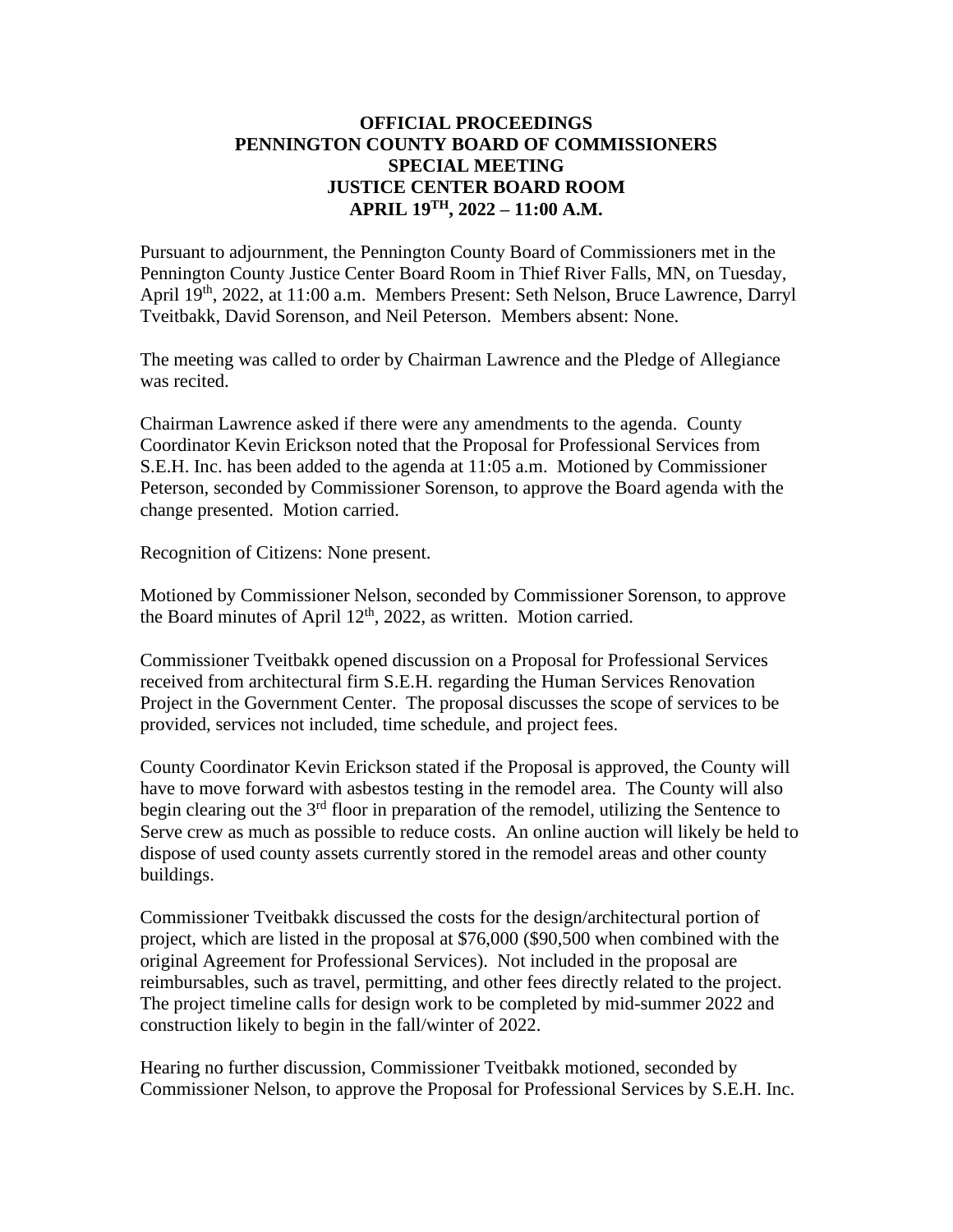for the Human Services Office Renovation Project in the Government Center as written and authorize the Chairman to sign the same. Motion carried.

Commissioner Tveitbakk further discussed asbestos concerns on the 1<sup>st</sup> and 3<sup>rd</sup> floors of the Government Center, stating that the Northwest Service Cooperative will be contacted to test the remodel areas, as well as the Extension and Veteran Service office areas on the 1<sup>st</sup> floor. Should positive tests be received, the County will proceed with procuring quotes for asbestos abatement.

At 11:13 a.m. the Chairman recessed the County Board meeting.

At 11:15 a.m. the Chairman called the Public Hearing on County Redistricting to order. Present: Commissioners Nelson, Peterson, Lawrence, Sorenson, and Tveitbakk, County Attorney Seamus Duffy, Auditor-Treasurer Jennifer Herzberg, County Coordinator Kevin Erickson, Deputy Auditor-Payroll Mgr. Jessica Dybedahl, TRF Times Reporter April Scheinoha.

County Auditor-Treasurer Jennifer Herzberg discussed the proposed county redistricting plan and presented maps of the Commissioner Districts and TRF Wards. The 2020 U.S. Census showed that the county population increased by 62 people to 13,992. However, Wards 3 and 5 in the City of TRF had sizable population shifts and resulted in the City of TRF making boundary changes to their Wards. The proposed county redistricting plan takes in these changes and there are no proposed changes to township boundaries. If approved, the County Commissioners in Districts 2 and 5 will be required to run for reelection due to their population shifts exceeding the 5% threshold. Discussion was held on the proposed district lines and population shifts, boundary requirements, and election term options for the affected Commissioners.

Hearing no further comment or questions, the Chairman closed the Public Hearing at 11:33 a.m. and called the Board meeting back to order.

The following resolution was introduced by Commissioner Peterson, seconded by Commissioner Nelson, and upon vote was unanimously approved.

## **RESOLUTION FOR COUNTY COMMISSIONER REDISTRICTING**

**WHEREAS,** Minnesota Statutes Chapter 375 establishes the procedure and requires a process for redistricting County Commissioner districts based on population figures from the Federal Census; and,

**WHEREAS**, Minnesota Statute Section 204B.135, subd. 2 requires that County Commissioner Districts be redistricted within 80 days of when the legislature has been redistricted or at least 15 weeks before the state Primary election, whichever comes first; and,

**WHEREAS**, pursuant to these statutes the 2020 Federal Census population figures shall be used to redistrict the Pennington County Commissioner Districts by April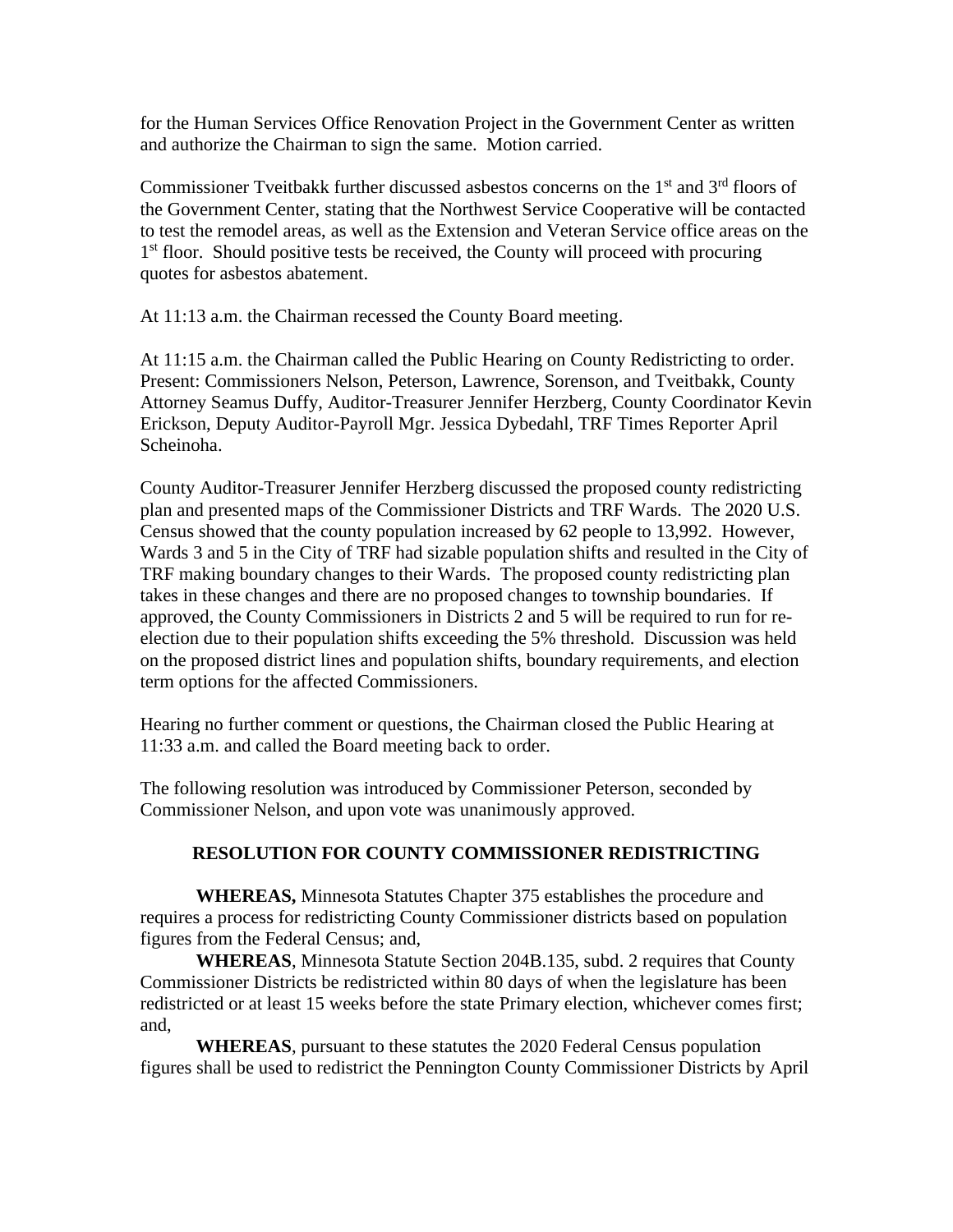26<sup>th</sup>, 2022, and that Commissioner Districts shall be bounded by town, municipal, ward, city district, or precinct lines; and,

**WHEREAS**, the Pennington County Board of Commissioners has considered the possibility or potential for maximizing minority representation on the Board of Commissioners; and,

**WHEREAS**, Pennington County published a three-week notice in the newspaper having the contract for publishing the Commissioner's proceedings for the County for 2022; and,

**WHEREAS**, Pennington County conducted a public meeting on redistricting on April 19<sup>th</sup>, 2022.

**NOW, THEREFORE, BE IT RESOLVED**, that the Pennington County Board of Commissioners hereby redistricts the County of Pennington, following town, municipal, ward, city district, or precinct lines as re-established in April 2022, and reestablishes the length of terms as follows:

**Commissioner District No. 1** – Cloverleaf Township, Deer Park Township, Goodridge Township, City of Goodridge, Hickory Township, Kratka Township, Highlanding Township, Mayfield Township, North Township, Reiner Township, Silverton Township, Star Township, Wyandotte Township, and the City of Thief River Falls – Ward 1, Precinct 1A. (Continuation of current term, 2024 election) **Commissioner District No. 2** – City of Thief River Falls – Ward 1, Precinct 1B, City of Thief River Falls – Ward 2. (2-year term, 2022 election) **Commissioner District No. 3** – Black River Township, Bray Township, Norden Township, Numedal Township, Polk Centre Township, River Falls Township, Rocksbury Township – West, Sanders Township, City of St. Hilaire, and City of Thief River Falls – Ward 3, Precinct 3A. (4-year term, 2022 election) **Commissioner District No. 4** – City of Thief River Falls – Ward 3, Precinct 3B, City of Thief River Falls – Ward 4. (4-year term, 2022 election) **Commissioner District No. 5** – Rocksbury Township – East, Smiley Township, City of Thief River Falls – Ward 5. (2-year term, 2022 election)

**BE IT RESOLVED**, that the redistricting plan be filed with the County Auditor by May  $3<sup>rd</sup>$ , 2022, to be effective on June  $3<sup>rd</sup>$ , 2022, for the 2022 Primary and General elections and publish in The Times.

**BE IT FINALLY RESOLVED** that the districts are, for illustrative purposes, identified in a map of the County attached hereto and marked Exhibit A and B, which by reference is hereby made a part of.

County Auditor-Treasurer Items: None.

County Coordinator Items: None.

County Attorney Items: None.

Committee Reports/Commissioner Updates: